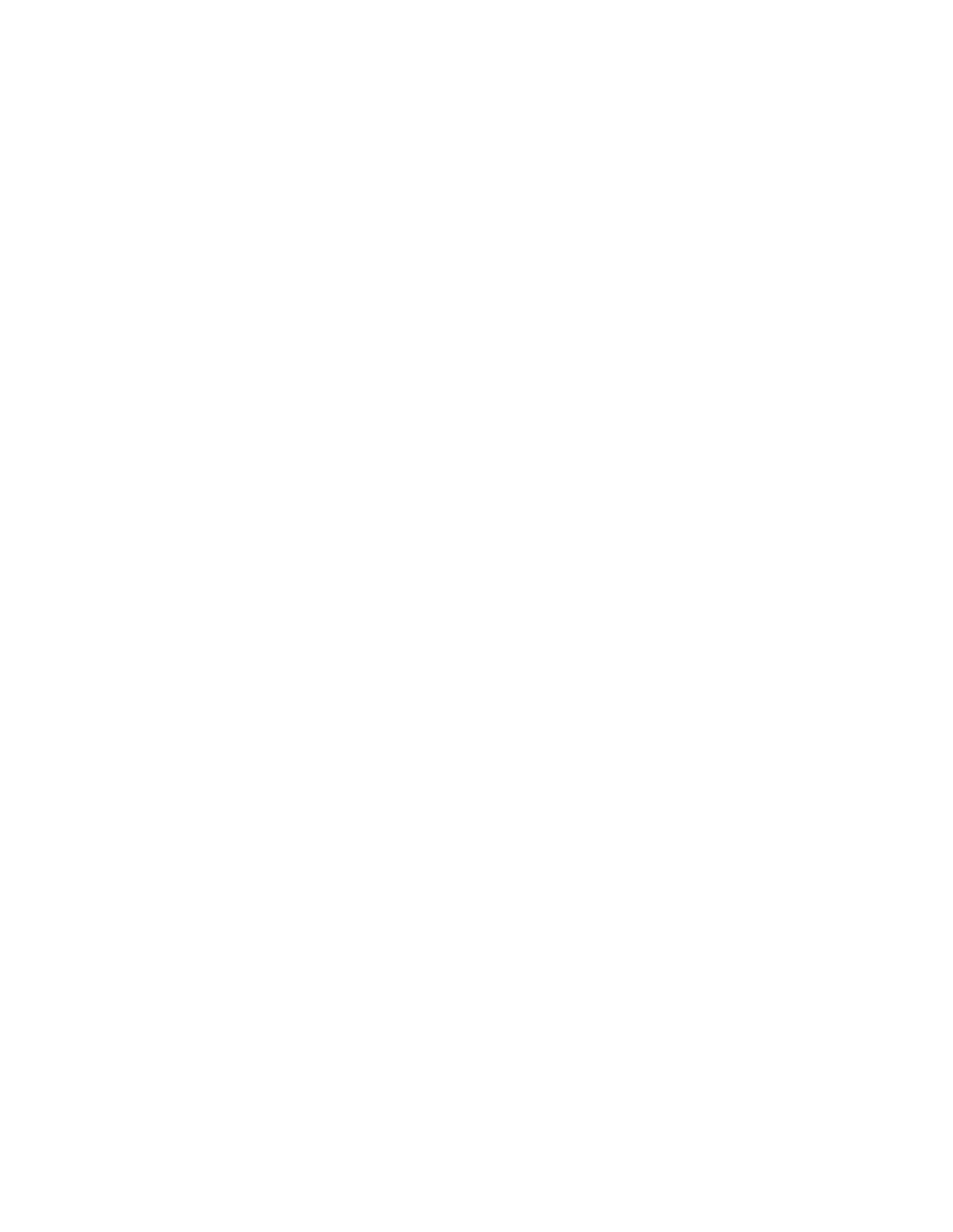# **TABLE OF CONTENTS**

# **Proposal for Canada-Based Immigration Processing**

| A  |  |
|----|--|
| В. |  |
|    |  |
| D. |  |
|    |  |
|    |  |
|    |  |
|    |  |
|    |  |
| E  |  |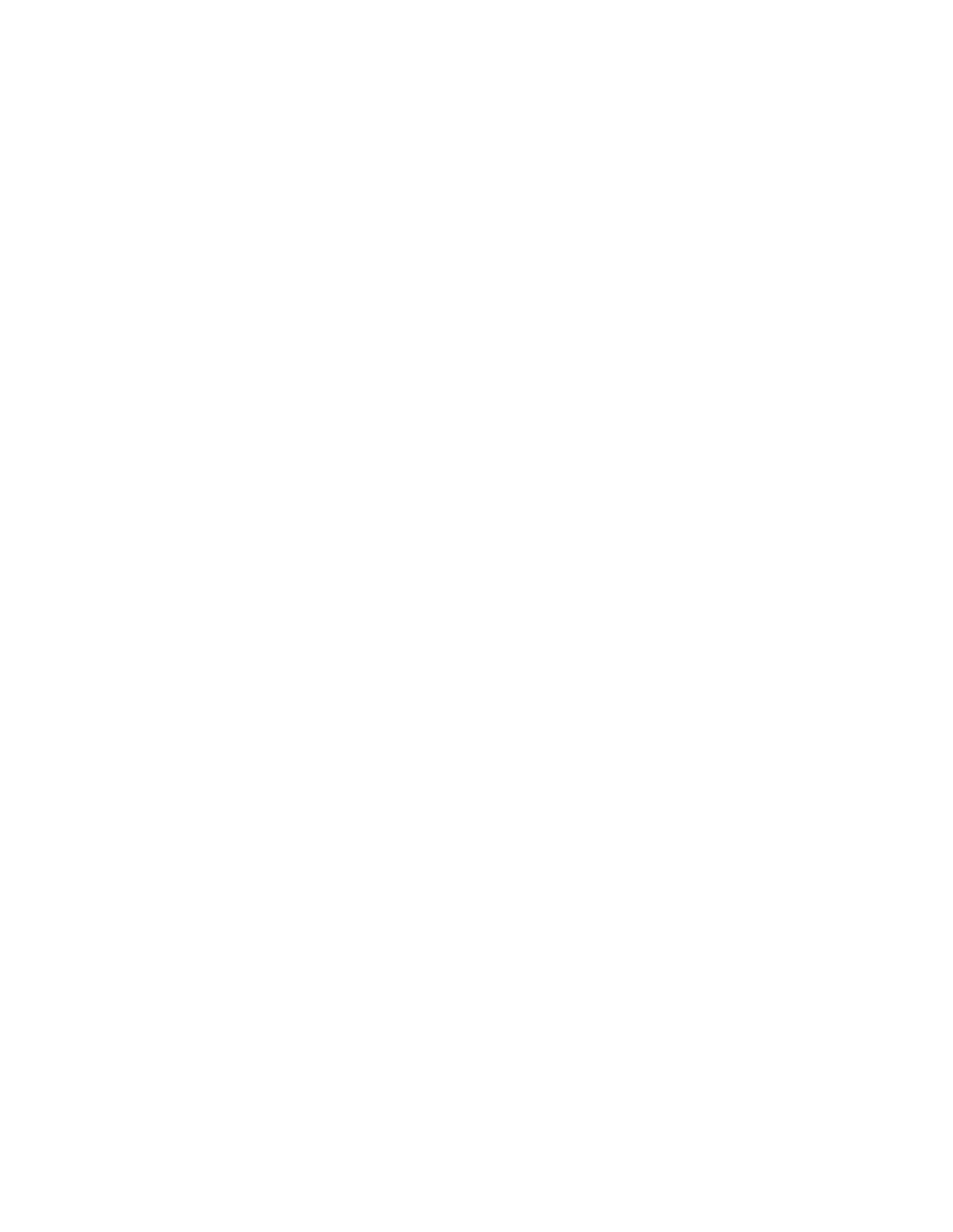## **PREFACE**

 including lawyers, notaries, law teachers and students across Canada. The Association's The Canadian Bar Association is a national association representing over 36,000 jurists, primary objectives include improvement in the law and in the administration of justice.

 of the Canadian Bar Association, with assistance from the Legislation and Law Reform Directorate at the National Office. The submissionhas been reviewed by the Legislation This submission was prepared by the National Citizenship and Immigration Law Section and Law Reform Committee and approved as a public statement of the National Citizenship and Immigration Law Section of the Canadian Bar Association.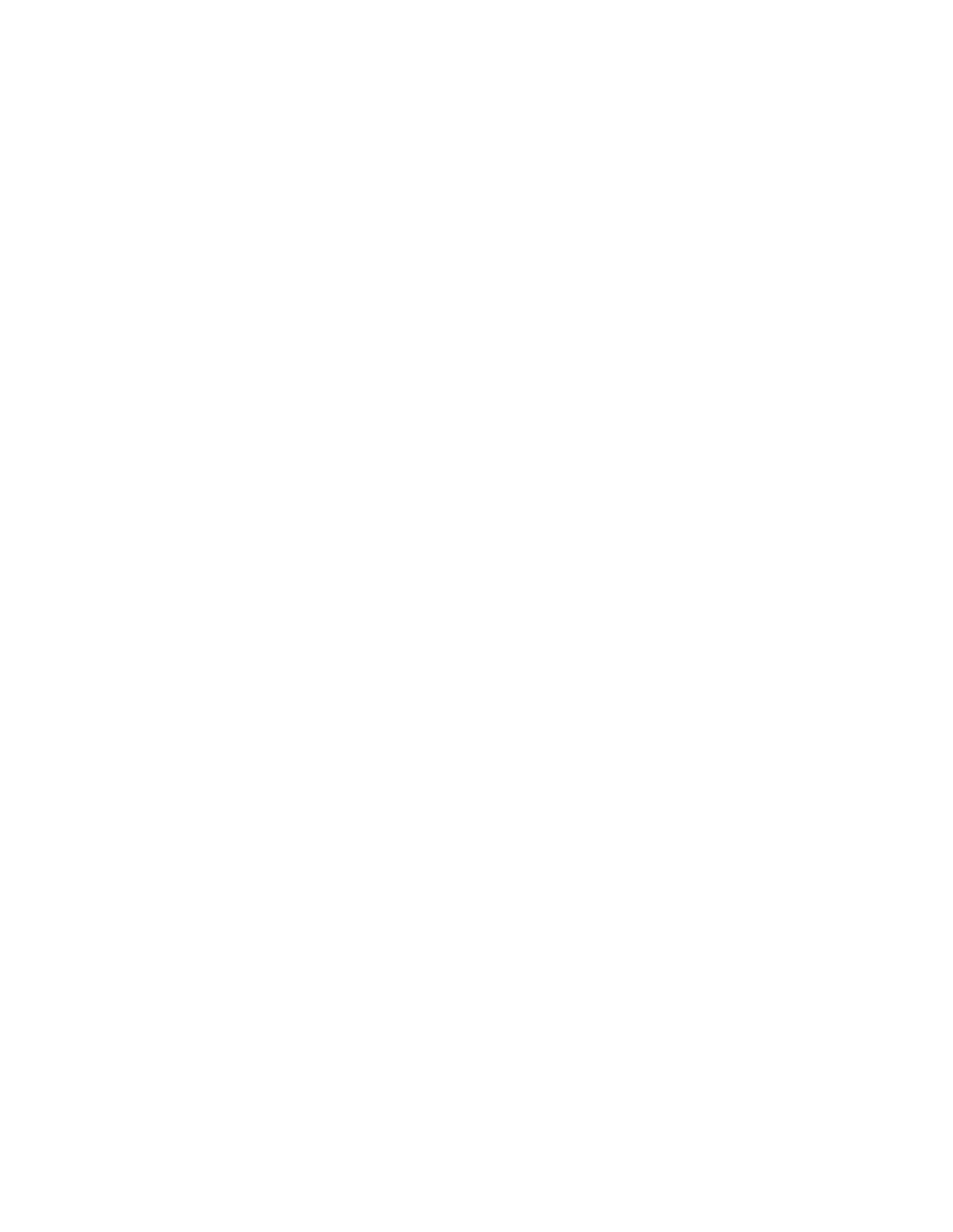# **Proposal for Canada-Based Immigration Processing**

#### **A. Introduction and Rationale**

 of any one country. At the international level there is more "free trade", greater liberalization of global human mobility brought on by the end of the Cold War (reduced at the international level to promote internationaleconomic prosperity by increasing trade A competitive global economy has enlarged the labour supply pools beyond the borders deregulation of industries, a rapid growth in information technology, and a marked security concern), lower transport and communication costs, and Canada's commitment between nations through easing restrictions on the mobility of goods, capital, and labour.

 Today, the reality is that Canada needs to compete globally. Canada needs access to the very best people globally to provide the very best goods and services to the world. Thirty years ago, Canada was considered a "natural resource" export country. Canadian labour supply pools required protection by government. Today, the export of natural resources account has fallen to just 37% ofour internationaltrade. Our economy has changed. The immigration rules need to reflect the changes in technology, and the realities of global economic competition.

 A cornerstone of the *Immigration Act* is the requirement to apply overseas for an months or less, and when individual visa officers met personally with individual applicants overseas to counsel them on "coming to Canada." These conditions no longer exist. In 1998, the global average processing time for 80% of the overseas permanent resident immigrant visa. This cornerstone was laid when immigrant visa processing times were six applications was 20 months or more.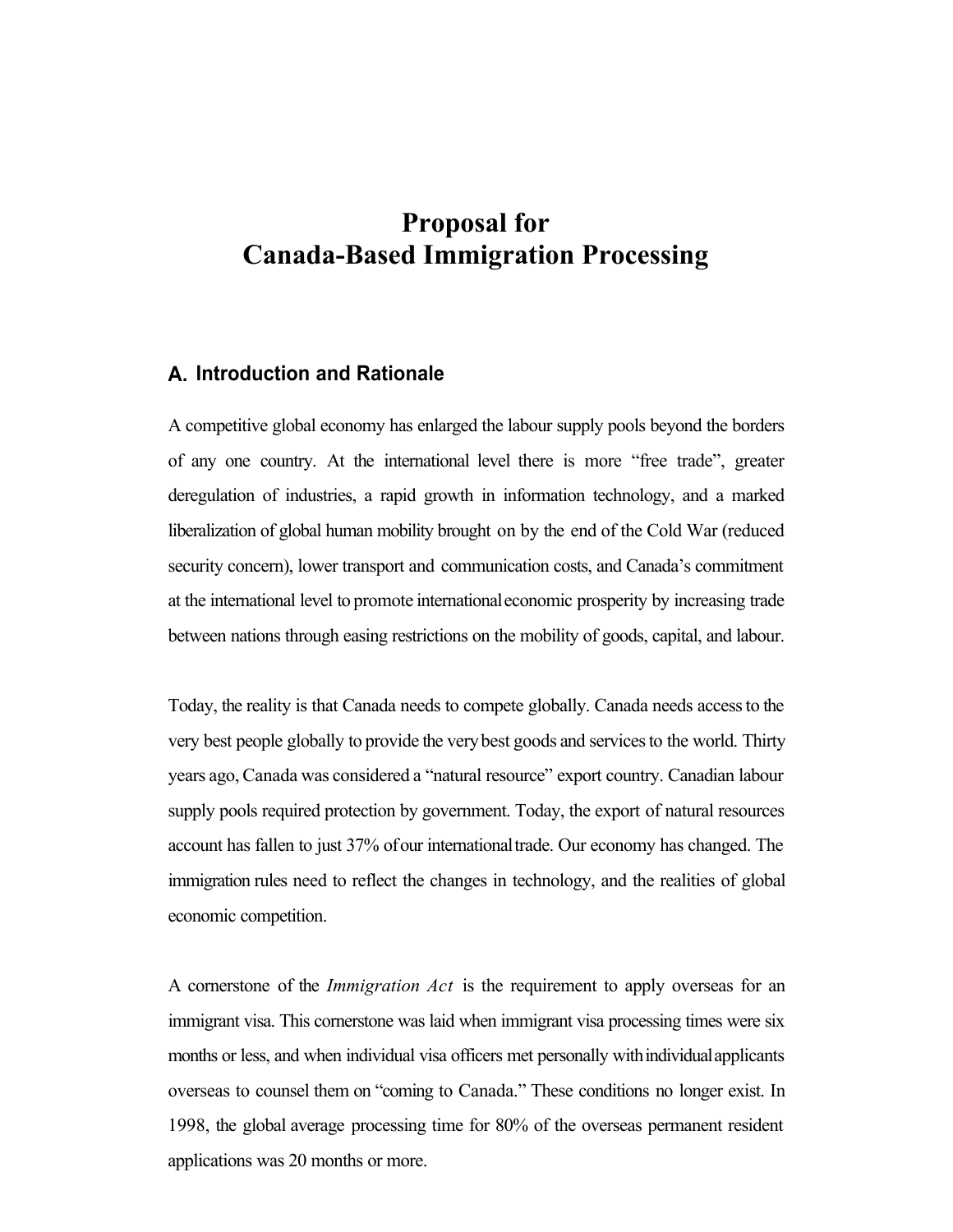Technology and budgetary constraints have radically altered the structure of the operational delivery system for the issuance of immigrant visas. Large numbers of applicants for permanent residence never encounter a Canadian visa officer. Canadian visa officers no longer counsel individual applicants on "coming to Canada."

 The cornerstone's very foundation is now not recognizable because the underlying conditions for rapid personalized "hands on" decision making in individual cases is no longer a reality. The outdated principle of "applying overseas" for an immigrant visa is based on an outdated concept that has no current relevance and is an expensive model to maintain in the year 2000 and beyond.

The Citizenship and Immigration Canada Performance Report for the 1998-99 fiscal year shows that, yet again, the number of immigrants is lower than projected. Total immigration for the period fell short of the low end of the target range by 13%. It is worth noting that it also fell short of the higher end of the range by almost 23% and of the Liberal Party's policybyapproximately 42%. The reasons why the stated levels have not beenachieved are many.

While it is not within the mandate of the National Citizenship and Immigration Law Section we have a history of advising the Government as to how best to achieve its objectives. In our view, implementing a form of Canada Based Processing (CBP) would assist in reaching targeted immigration levels through increased consistency, efficiency and cost of the Canadian Bar Association (the Section) to argue for specific levels of immigration, effectiveness. The purpose of this submission is to propose a system of Canada Based Processing.

 The CBP concept recommended by the Section is a system where front end processing of permanent resident applications will be done at a Canada based processing centre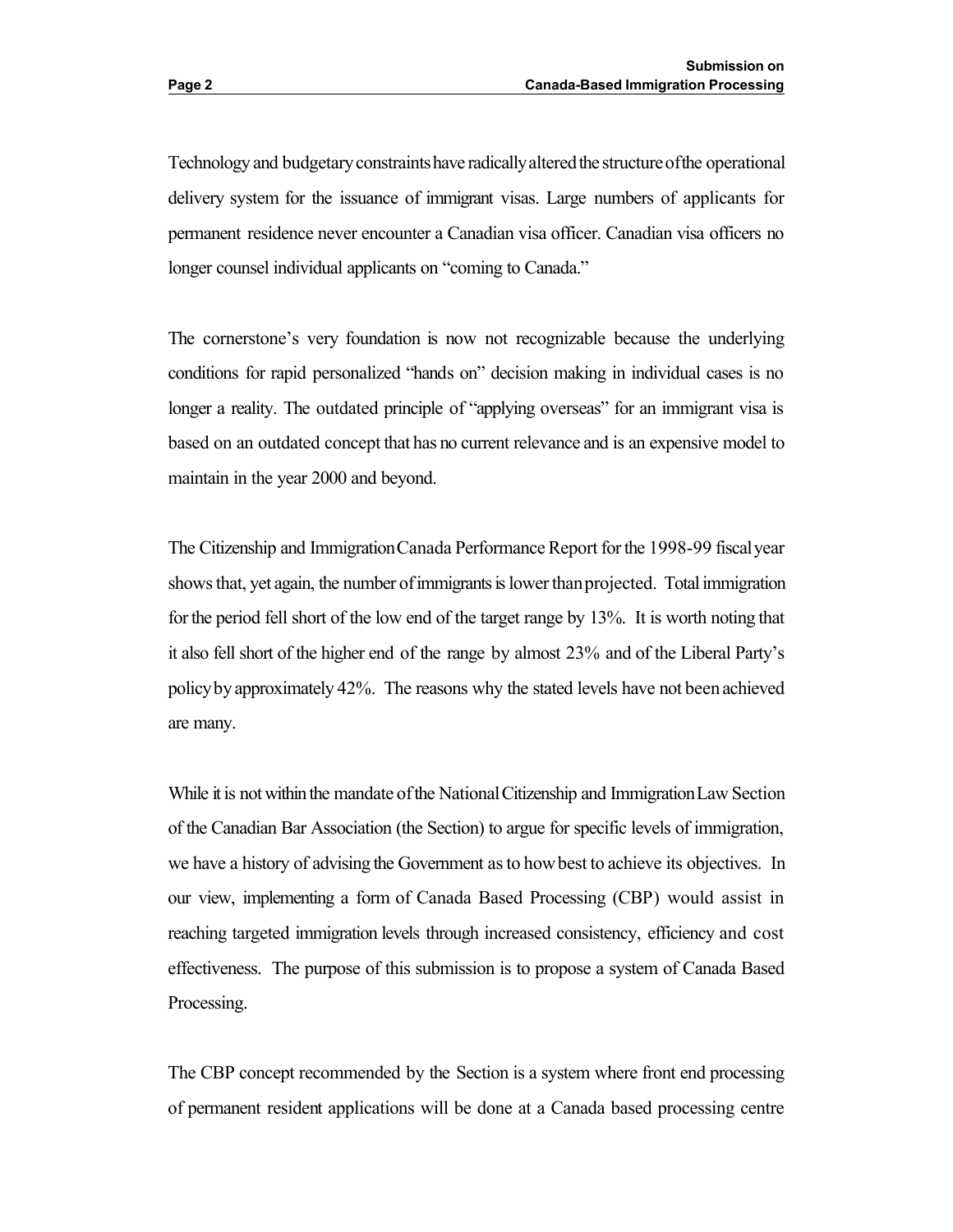(CBPC). Applicants would submit the necessary documentation to the CBPC for preliminary screening.

Implementation of this proposal will help CIC realize a number of goals, including:

- operational efficiency in processing applications;
- reduced cost of services by moving significant decision making powers and all administrative and financial functions to Canada;
- ability to prosecute and convict immigration personnel in cases of abuse, including theft of fees and visas;
- ability to process cases to meet levels; and
- job creation for Canadians in Canada.

## **B. Proposed Model**

The Section recommends a model with three basic features:

- 1. all permanent resident applications would be submitted in Canada for processing of the application for immigration to Canada. Immigrant visas would be issued at the CBPC or CIC office abroad where an immigration selection interview was deemed necessary by a visa officer at the CBPC.
- 2. applications would be processed by visa officers assigned on a rotation basis from overseas officesand byCanadianadministrative staff employed at the CBPC. All data would be entered in Canada in the CAIPS system. CBP would parallel the present be submitted to a CBPC, not an office abroad. All selection decisions would be made by a visa officer. Also, the definition of "visa officer" in the Act would be amended to system. The significant legal change we propose is the requirement that the application include those officers stationed at the CBPC and empowered to make selection decision. A decision made by a visa officer either in Canada or at an overseas office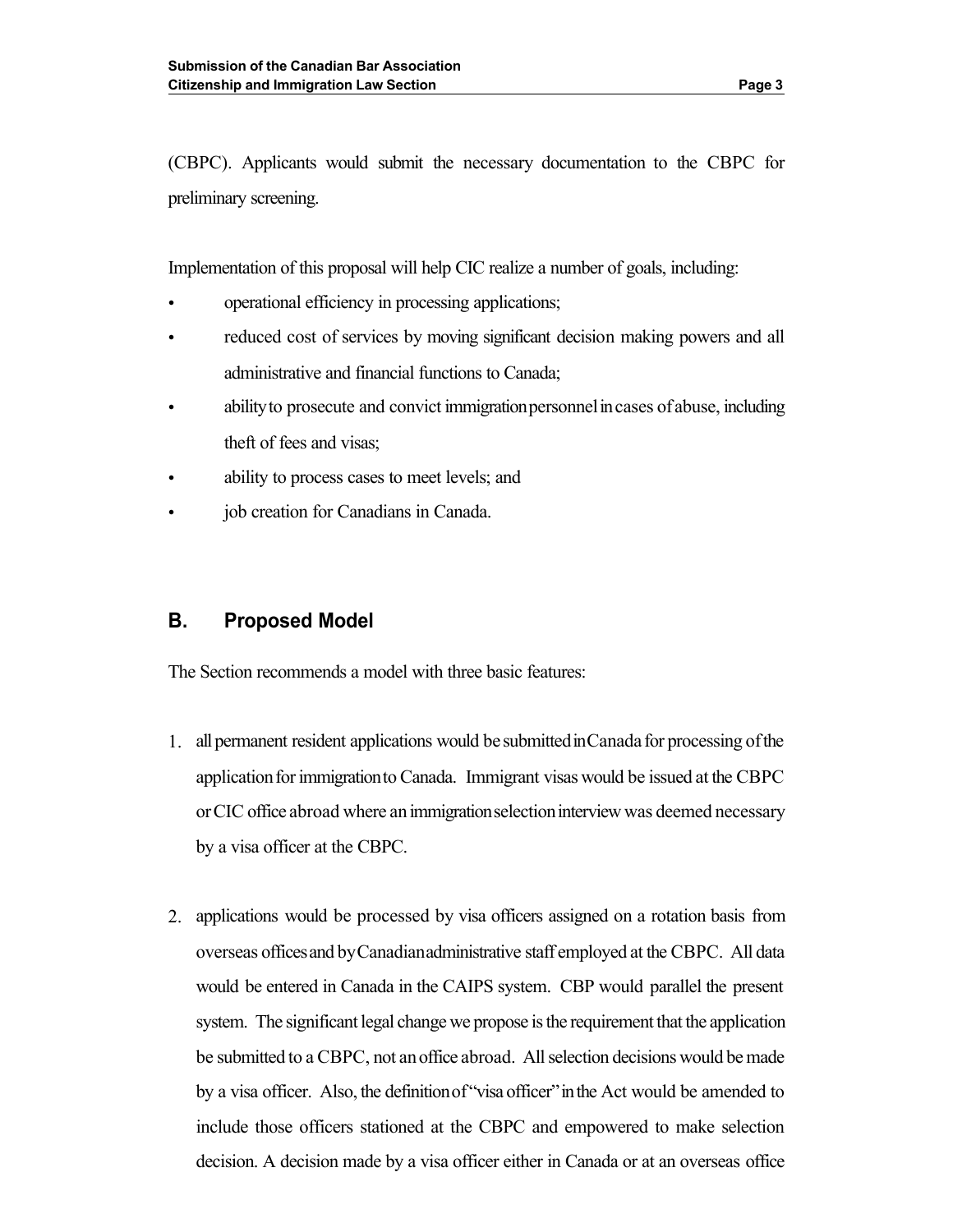would be "a decision of a visa officer" and as such be reviewable by the Federal Court of Canada pursuant to the Federal Court Immigration Rules, 1993. Leave of the Federal Court would not be required for decisions of visa officers rendering decisions Canada based decision. Visa officersatthe CBPC and at overseas offices would have the same discretionary powers. The manager of the CBPC would have the same in Canada. No distinction would be made between an overseas decision and a delegated authority as a Program Manager at a overseas CIC. A full complement of formally trained visa officers (foreign service stream) would be located at the CBPC to ensure high quality decision making and to limit, as much as possible, the need for referral to the post abroad.

 3. Where required, interviews would be conducted by a visa officer at a CIC office abroad. The positionofDesignated Immigration Officers would be eliminated. Only Canadians formally trained as visa officers (currently referred to as Canada based officers) would approve the issuance of immigrant visas for Canada in an overseas office.

The Section recommends commencing with a pilot project of short duration by processing oftheCanadianCouncilofProfessionalEngineers.Theseapplications would be forwarded to a designated CBPC from the overseas offices, where they would be reviewed by fully trained and experienced visa officers. Given the success of the Buffalo RPC, which we look to as a model for this proposal, we propose that the duration of the pilot should be "easier" applications such as computer or software specialists, or engineers with approval a maximum of one year.

 document review at the CBPC, staff would be trained and supervised by visa officers in document verification. CIC offices abroad could provide CBPC staff with additional local Document verification is a key component of a successful system. For the preliminary information required for document verification.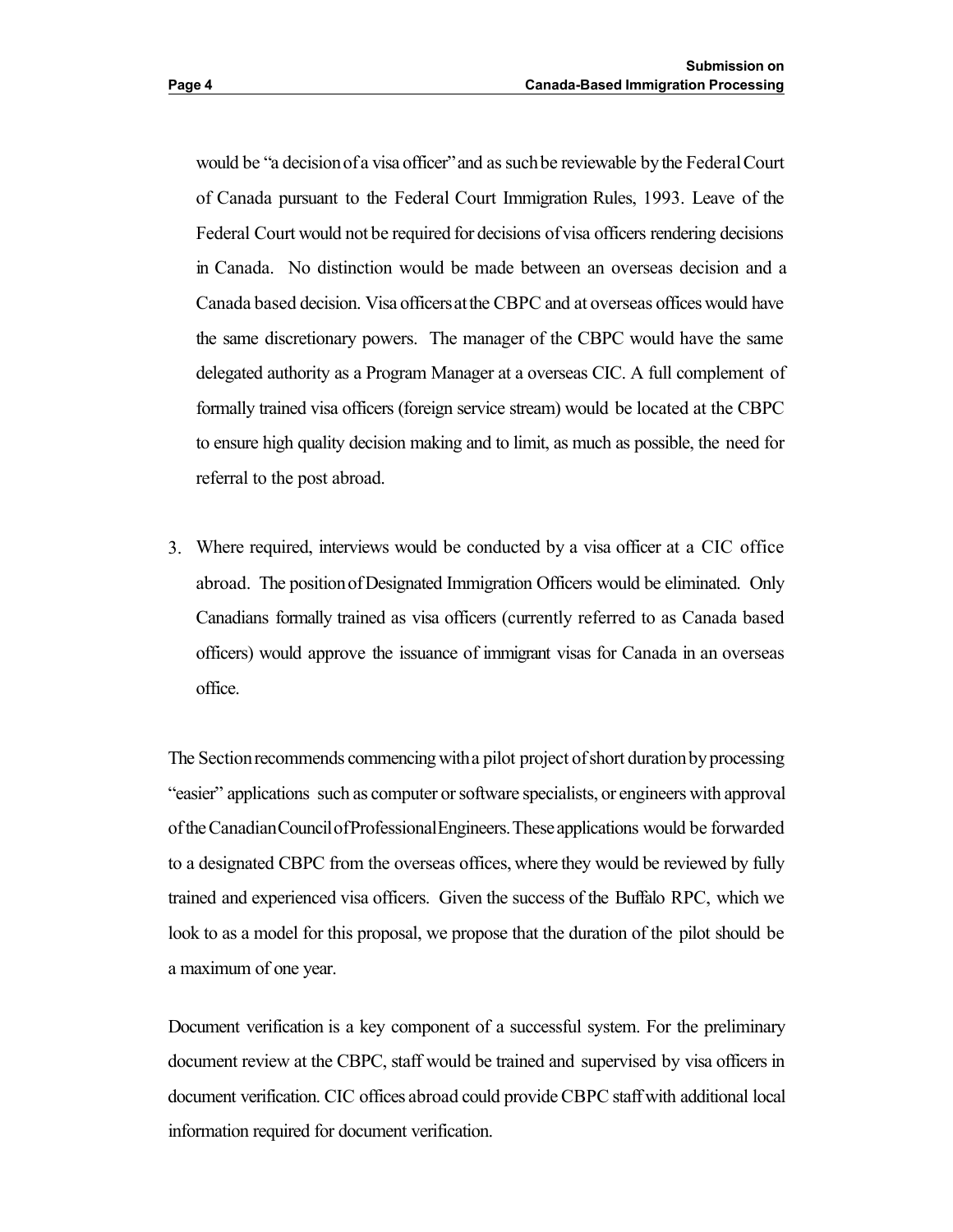The overseas visa officer could do further document verificationoforiginal documents at or prior to the interview.

In the system currently in place for the USA, the Buffalo RPC operates as a hub and entry is sent to an interviewing office in the continental USA. The CBPC would follow this model. If an interview were required, either to ensure system integrity by implementing would be sent from the CBPC to the overseas office prior to the interview. The visa officer at the office abroad could review original documents not in the file at the CBPC when the applicant attends for the interview. It would be incumbent on the applicant to point for immigration applications to Canada. If an interview is required, the Buffalo file periodic checks or to verify documentation, all or a portion of the file and documents bring any requested original documents to the interview.

Consider the following examples of how cases would be processed:

#### **Case #1: computer specialist with a Ph.D. from Harvard**

- documents reviewed in CBPC
- decision in CBPC to waive interview
- document verification of certain original documents only
- file and documents remain in CBPC
- request applicant send certain original documents to CBPC for review
- medical examination conducted, result acceptable and submitted
- CBPC reviews original documents

if examination of documents is acceptable

- no interview required
- visa issued from CBPC
- visa sent to applicant's representative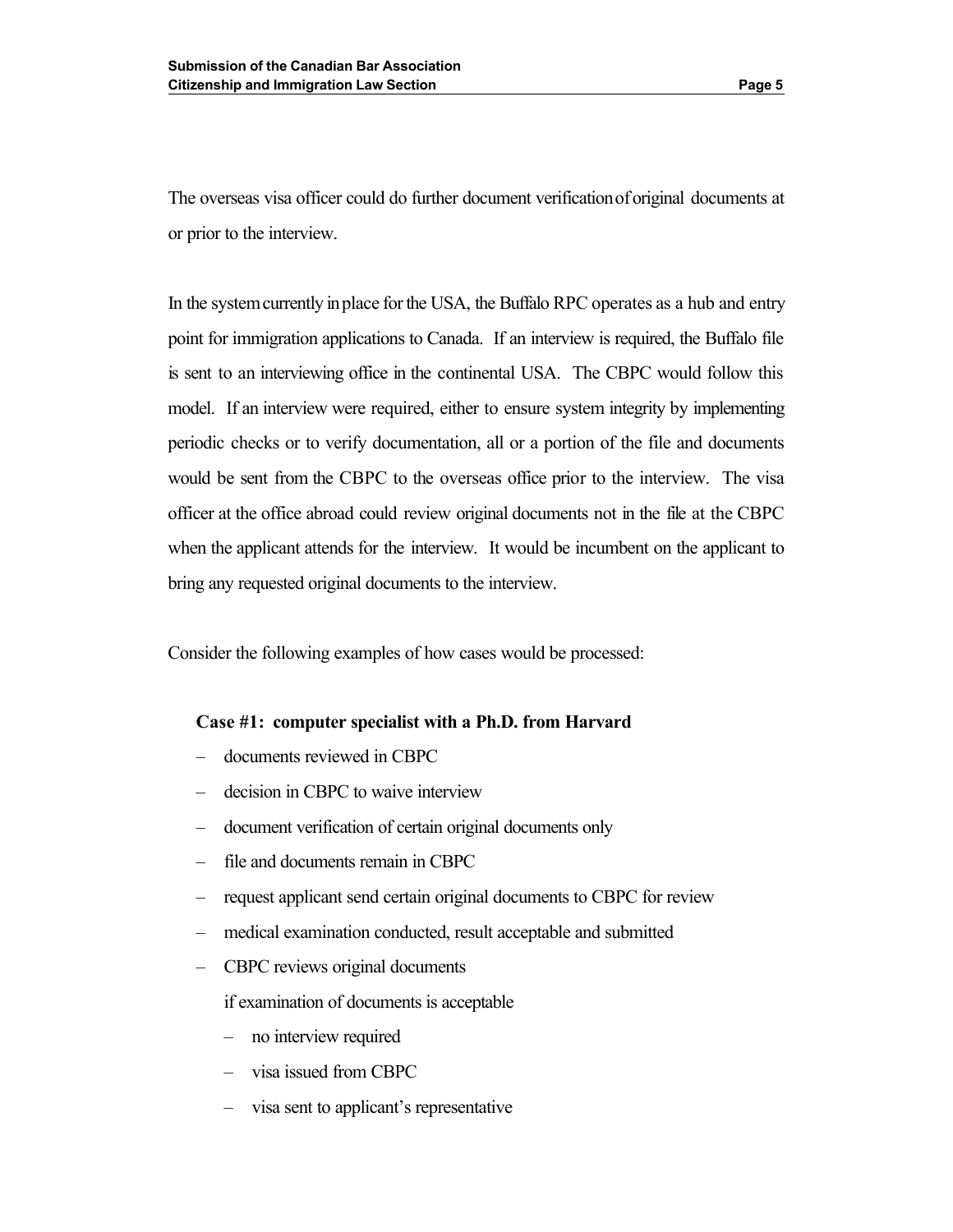## **Case #2: travel agent, university education, three years' experience, fluent English**

- documents reviewed in CBPC
- decision in CBPC that interview required
- file and documents sent from CBPC to overseas office
- request applicant take original documents to interview
- – if medical examination is acceptable, interview conducted by visa officer in overseas office
- if interview acceptable
	- visa issued from overseas office
	- visa sent to applicant's representative

# **Case #3: random quality control — documents checked to ensure originals exist**

- documents reviewed in CBPC
- decision in CBPC to waive interview
- file sent from CBPC to overseas office
- medical examination done and results are acceptable
- applicant take original documents to overseas office
- visa officer reviews the documents
- if documents acceptable
	- no interview required
	- visa approved
	- visa issued from overseas office
- if original documents not acceptable, interview is immediately conducted
- if interview acceptable
	- visa approved
	- visa issued from overseas office
	- sent to applicant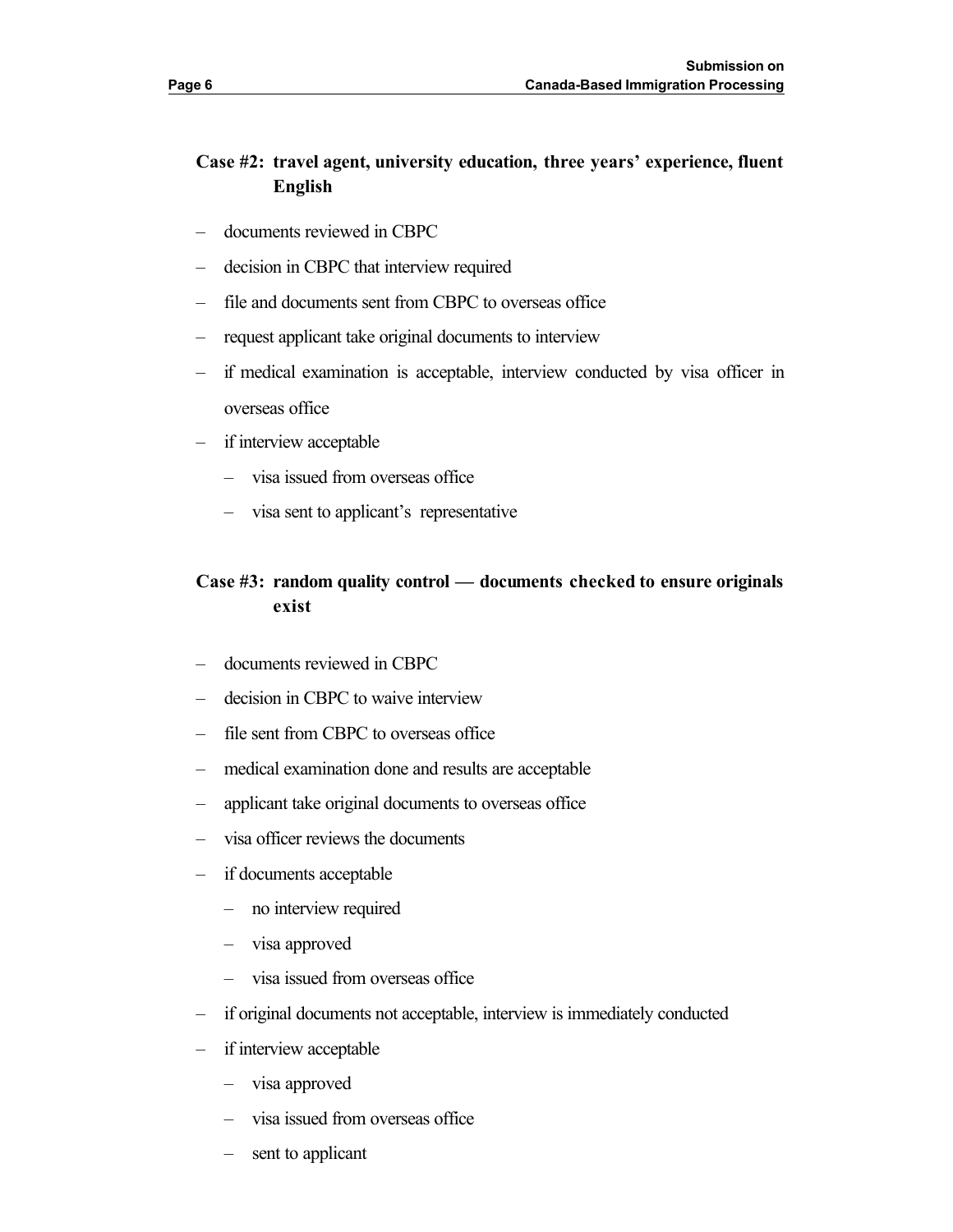#### **Case #4: applicant not qualified**

- applicant does not attain 60 points (minimum required to obtain an interview) in preliminary screening of documents
- officer considers recommending exercise of positive discretion
- if no recommendation and approval, application refused and refusal letter issued from CBPC
- if officer recommends positive discretion and approval granted by Senior Immigration Officer, officer considers waiver of interview
- – if interview waived, and medical and security completed then visa issued from CBPC
- visa sent to applicant's representative
- if interview not waived, then file and documents sent from CBPC to Overseas **Office**
- processing continued as per example #2

# **C. Temporary Visas**

We recommend consideration of processing temporary visa applications, such as student or employment authorization, at a CBPC at a later date, once the permanent visa CBP model and structure is implemented and perfected.

### **D. Advantages of the Proposed Model**

 With front end processing and visa issuance at a CBPC, offshore visa offices would be reduced in size, but not eliminated. We recommend that offshore visa offices have personnel from Canada and a reduced number of locally engaged staff.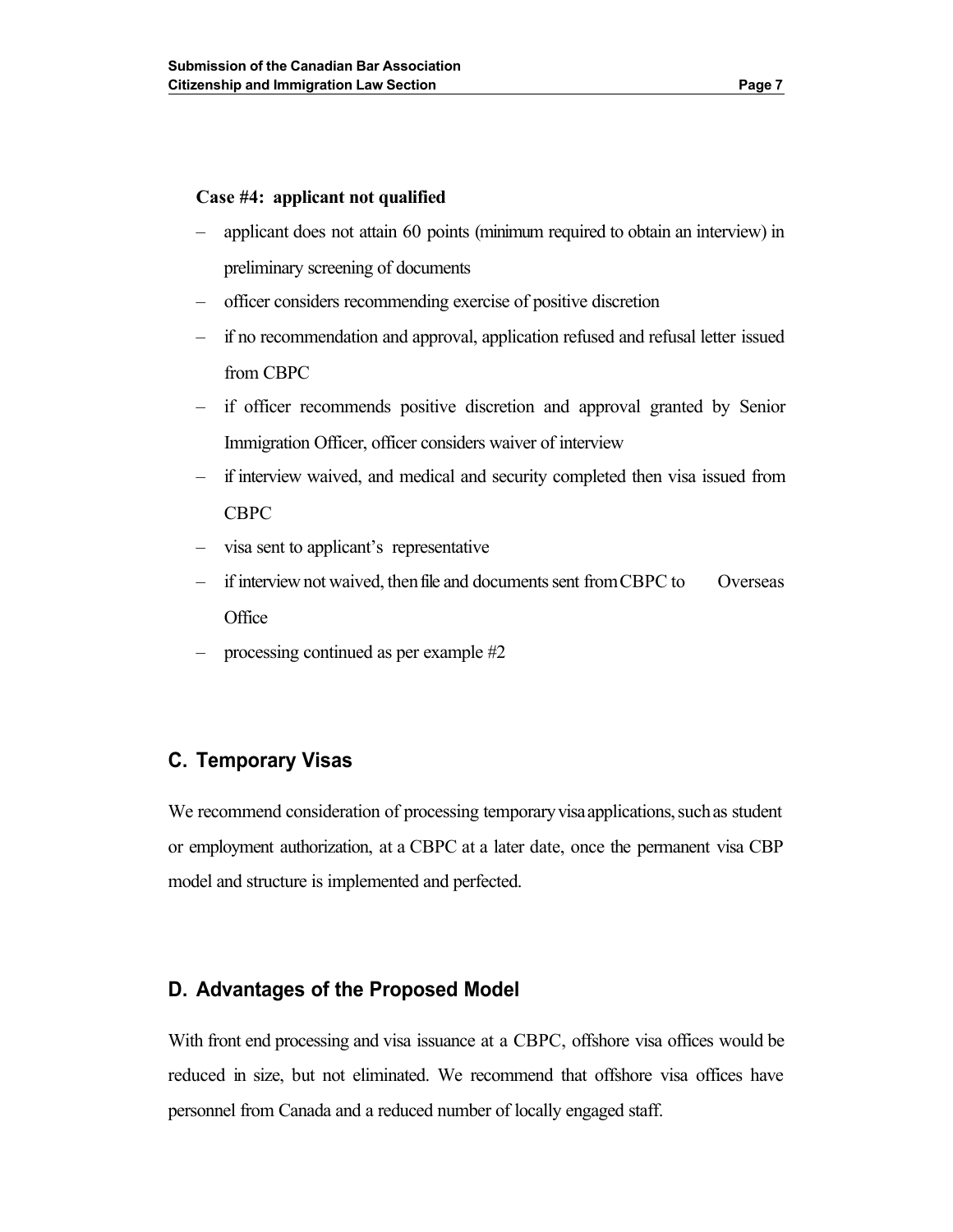The main advantage of CBP is consistency. All applications would be reviewed in Canada by Canadian staff. Staff could be trained to uniform standards. The result would be reasonable consistency of approval and of processing times**.** 

Initialprocessing at the CBPC would level the playing field and removeany favouritismor special access to particular lawyers or consultants.

Video conferencing would allow offshore officers to confer with the CBPC and with each other. Canadian staff in overseas offices would provide special advice on local knowledge and customs as required.

#### *ii) Security*

 Under the present system, if visas or money go missing, the RCMP goes to the offshore office, investigates, and makes recommendations to the localpolice. If the person alleged of the theft is locally engaged staff, the RCMP is powerless to prosecute, as locally engages staff fall under the jurisdiction of local police. Canadian staff offshore and Canadian staff working and living in Canada, can be prosecuted in Canada.

Under CBP, all visas canbe issued from the CBPC, with less risk of theft. Whenthe visa is issued it can be sent directly from the CBPC to the applicant's lawyer.

 If all visas were processed in Canada, it would be easier to implement a requirement that only lawyers or consultants who are members of a regulated group, who are Canadian citizens or landed immigrants, be allowed to provide legal or consulting services for preparation of immigration applications.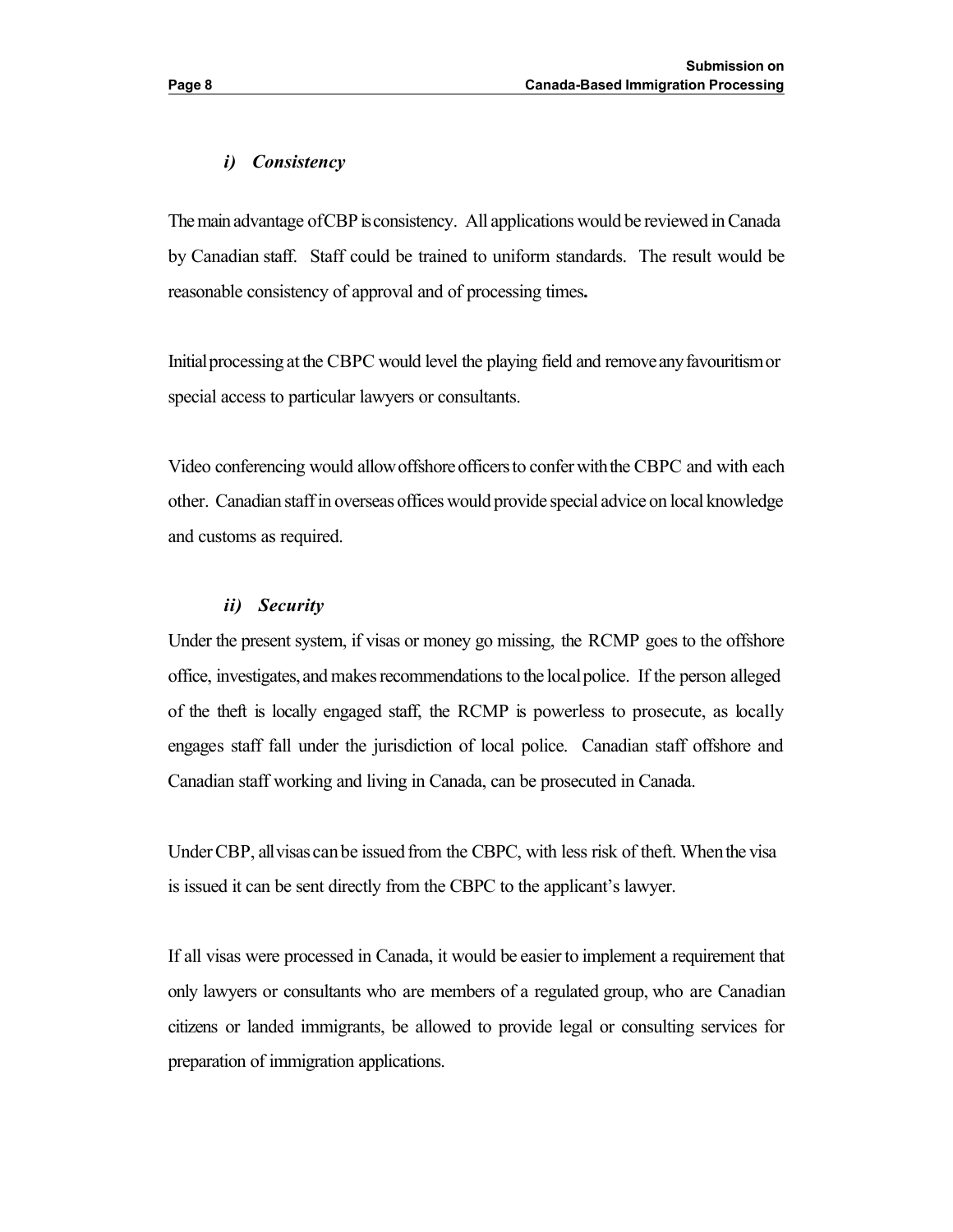less likely to engage in forum-shopping, for fear of disclosing personal information to locally-engaged employees believed to be passing that information to local government The proposal would lead to greater security for applicants, as well. Applicants would be authorities.

#### *iii) Efficiency*

 With CBP accompanied by interviews and selected document verification in overseas offices, CIC could build teams of experts for the different geographic regions. Greater equality of processing times could be achieved, as Canada based officers could more easily be sent to conduct interviews in overseas offices where volume dictated. Systems in Canada could be computerized.

#### *iv) Job Creation*

 We estimate that establishing a CBPC would create approximately 2,000 jobs for Canadians in Canada.

#### *v) Cost*

 IfCBP is phased in, reductions inoverseas staffing can be made when leases onoverseas offices come up for renewal. By reducing the number of locally engaged staff in overseas offices, CIC could reduce the cost of expensive foreign real estate now devoted to immigration processing.

#### **E. Conclusion**

 processing centres set up in Vegreville and Mississauga. However, these large scale processing centres have proved to be effective and the immigration bar has become Initially the Section was sceptical about the prospects for success of the large scale